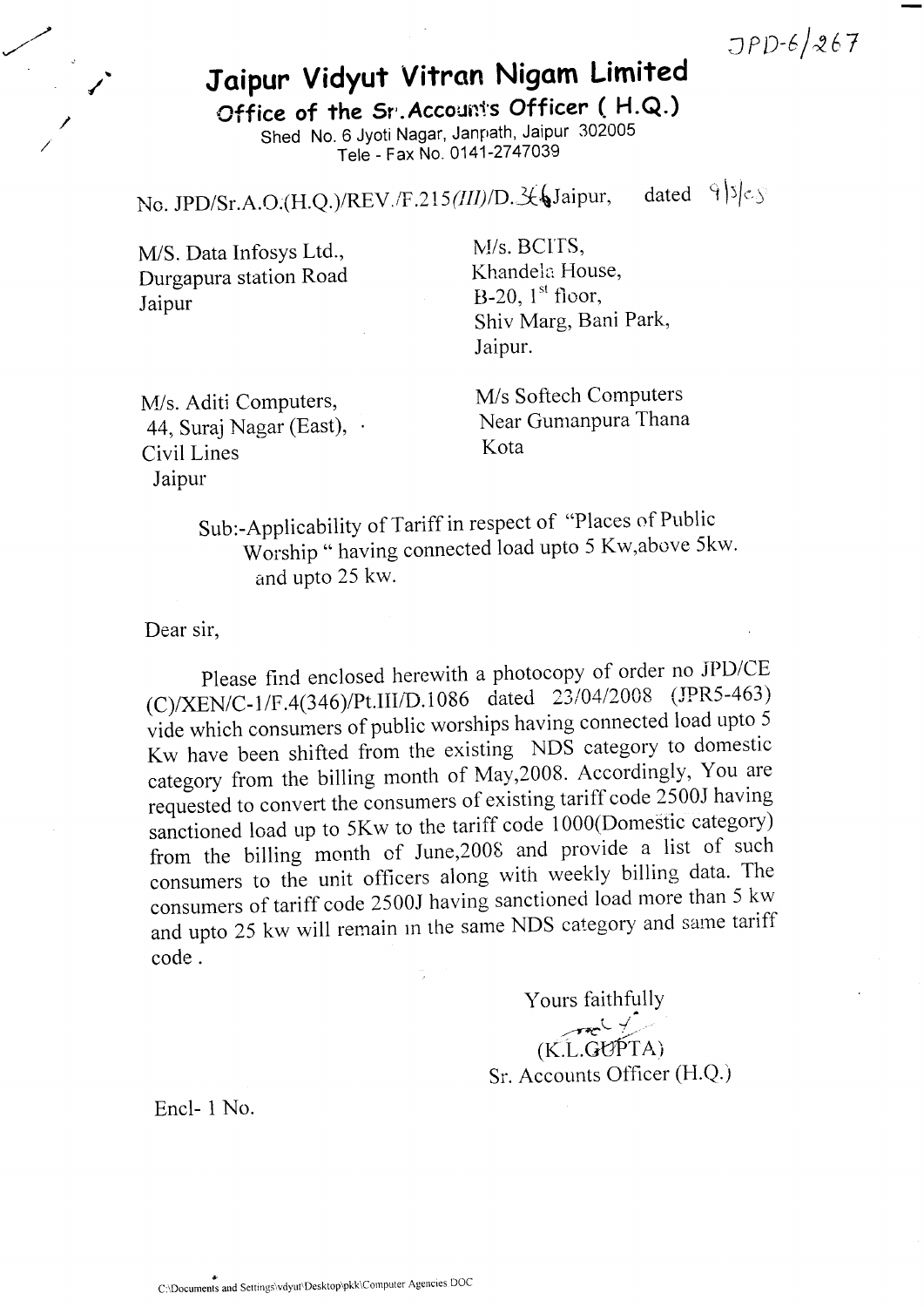## JAIPUR VIDYUT VITRAN HIGAM LIMIT VIDYUT BHAWAN, JYOTI NAGAR, JANPATH, **JAIPUR 302005**

## $D1.25.04.09$ **No. JPD /CE (C)/XEN/C.I/F. 4 (346)/Pt. HI/D. 1686**

## ORDER

**Sub: Applicability of tariff in respect of "Places of** Public Worship" having connected load up to 5 KW, above 5 KW & up to 25 KW and more than 25 KW.

In compliance to the State Government's directive No. F. 13 (27) Energy/03 dt. 29-3-08, issued to RERC under Sub-Section (1) of Section-108 of the Electricity Act-2003, the following instructions are hereby issued:-

In the said "Tariff for Supply of Electricity-2004" in the L.T. Tariff (Part-I) of the "Tariff Structure", the following uncoderable are hereby issued:-

- The words "Places of Public Worship" having sanctioned  $(1)$ **connected load up to 5** MPM shall be interfed between the "Kishore Grah Sansthe" and Crohensgeg", words appearing in para-2 of Clause-(a) "Applicability" under "Domestic Service (Schedule DS/LT-1)".
- The words "Places of Public Worship" appearing under  $(2)$ Clause-(a) "Applicability" under "Non-domestle service (Schedule NDS/LT-2)", shall be substituted by the following, namely; "Places of Public Worthin" having savictioned connected load above  $5 K W$ <sup>3</sup>. KTLD.

Comp.2/6h1/order



 $P - t / t$ 

示伝